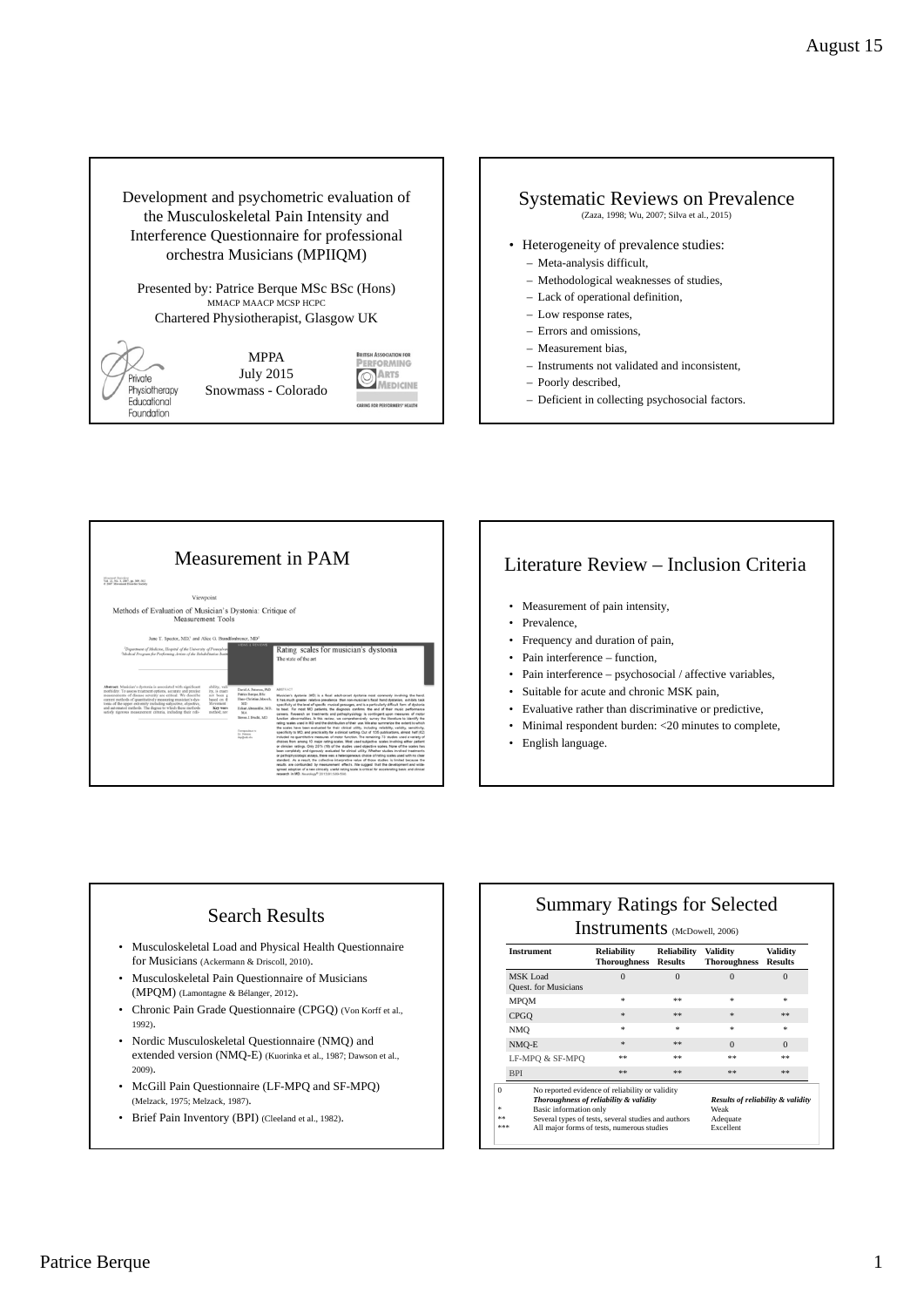#### Study Aims

- Develop and Validate for a population of professional orchestra musicians a new biopsychosocial self-report instrument:
	- Musculoskeletal (MSK) pain,
	- Pain interference function,
	- Pain interference psychosocial or affective constructs.

#### Stages

- Phase  $1$  Development of the new instrument adaptation and modification of selected instruments.
- Phase 2 Psychometric evaluation of the new instrument.

## Criteria for the New Instrument

- Short: <15 minutes to complete.
- Specific to population of orchestra musicians.
- Evaluative qualities, i.e. ability to measure change over time, and changes in health status following interventions (Kirshner & Guyatt, 1985).
- Follow the biopsychosocial principles set out by WHO in the International Classification of Functioning, Disability and Health (ICF) (WHO, 2002).



#### Operational Definition of PRMDs (Zaza et al., 1998)

- *"Pain, weakness, numbness, tingling, or other symptoms that interfere with (their) ability to play (their) instrument at the level (they) are accustomed to."*
- Qualitative study: semi-structured interviews.
- Musicians could clearly distinguish between "normal aches and pains" and a PRMD.

### COSMIN Checklist

(Terwee et al., 2007; Mokkink et al., 2010; de Vet et al., 2011)

Guidelines from the "COnsensus-based Standards for the selection of health Measurement INstruments" checklist were followed at every stage of instrument development and psychometric testing.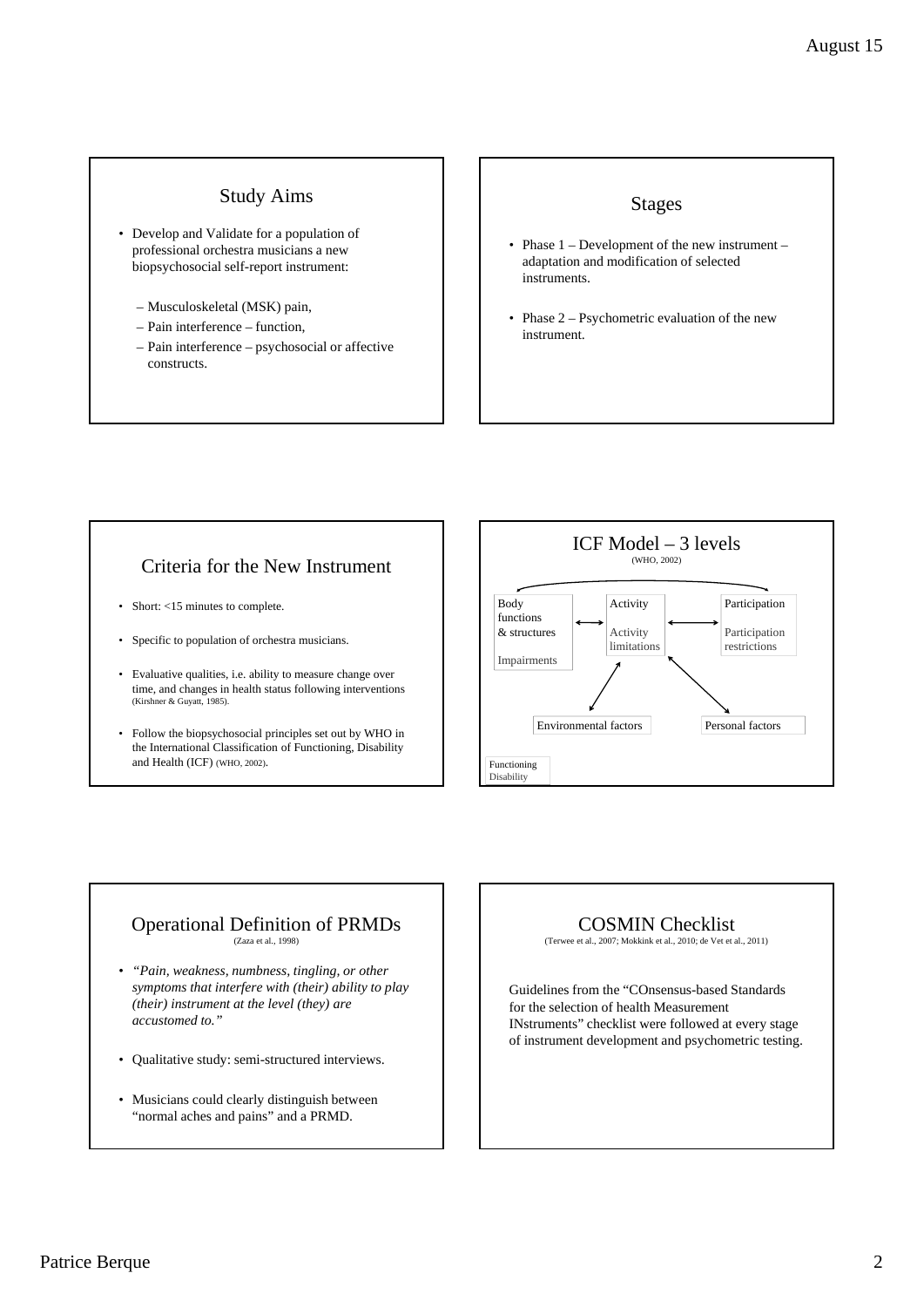#### Phase 1 – Instrument Development

- Participants.
- Draft instrument.
- Content validity.
- Pilot testing.
- Face validity.

#### Structure of the MPIIQM

| Structure / items                  | <b>Ouestion</b><br>type | Source        | <b>Reference</b>                                      |  |
|------------------------------------|-------------------------|---------------|-------------------------------------------------------|--|
| Demographics                       | Binary<br>Open-ended    | <b>MLPHOM</b> | Ackermann & Driscoll (2010)<br>Berque & Gray $(2002)$ |  |
| Prevalence                         | Binary                  | NMO-E         | Dawson et al. (2009)<br>Zaza & Farewell (1997)        |  |
| Pain location                      | Body chart              | <b>BPI</b>    | Cleeland & Ryan (1994)                                |  |
| Pain frequency &<br>duration $(2)$ | VAS 10cm                | ÖMPSO<br>ÖMSO | Linton & Boersma (2003)<br>Gabel et al. (2011)        |  |
| Pain intensity (4)                 | $NRS: 0-10$             | <b>BPI</b>    | Cleeland & Ryan (1994)                                |  |
| Affective interference<br>(4)      | $NRS: 0-10$             | <b>BPI</b>    | Cleeland & Ryan (1994)                                |  |
| Activity interference (4)          | NRS: 0-10               | <b>DASH</b>   | Hudak et al. (1996)<br>Lamontagne & Bélanger (2012)   |  |

#### Face  $&$  Content Validity – 26 items (de Vet et al., 2011; De Vellis, 2012)

- Evaluate relevance of each item rating them as "essential", "useful but not essential", or "not necessary".
- Relevance to:
	- Construct measured,
	- Target population (orchestra musicians),
	- Type of instrument used (evaluative),
	- Comprehensiveness of the items.
- Content Validity Ratios (CVR) calculated to assess agreement among experts, value between -1 and +1 (Lawshe, 1975).

#### Face & Content Validity Results

- Respondent burden: 10 minutes to complete.
- Content Validity Ratios (CVR): The items "relations with people", "sleep", and "playing your instrument as well as you would like" did not reach the minimum agreement of at least half of the experts.
- Changes made to the instrument to improve wording and clarity.

# Phase 2 Psychometric Evaluation – 14 items

- Recruitment and data collection.
- Construct validity.
- Internal consistency.
- Test-retest reliability.
- Statistical analysis.

# Participants' Characteristics

- N=183 professional orchestra musicians.
	- Royal Scottish National Orchestra (RSNO). – BBC Scottish Symphony Orchestra (BBC SSO).
	- Scottish Chamber Orchestra (SCO).
- 
- Response rate = 55%, i.e. 101 questionnaires.
- Orchestra playing:  $23.5 \pm 11.1$  (mean  $\pm$  SD) years.
- PRMD prevalence rates:
	- Lifetime: 77.2%, 1-year: 45.5%, – Point prevalence: 36.6% (n=37).
- Missing scores: <3%, very low.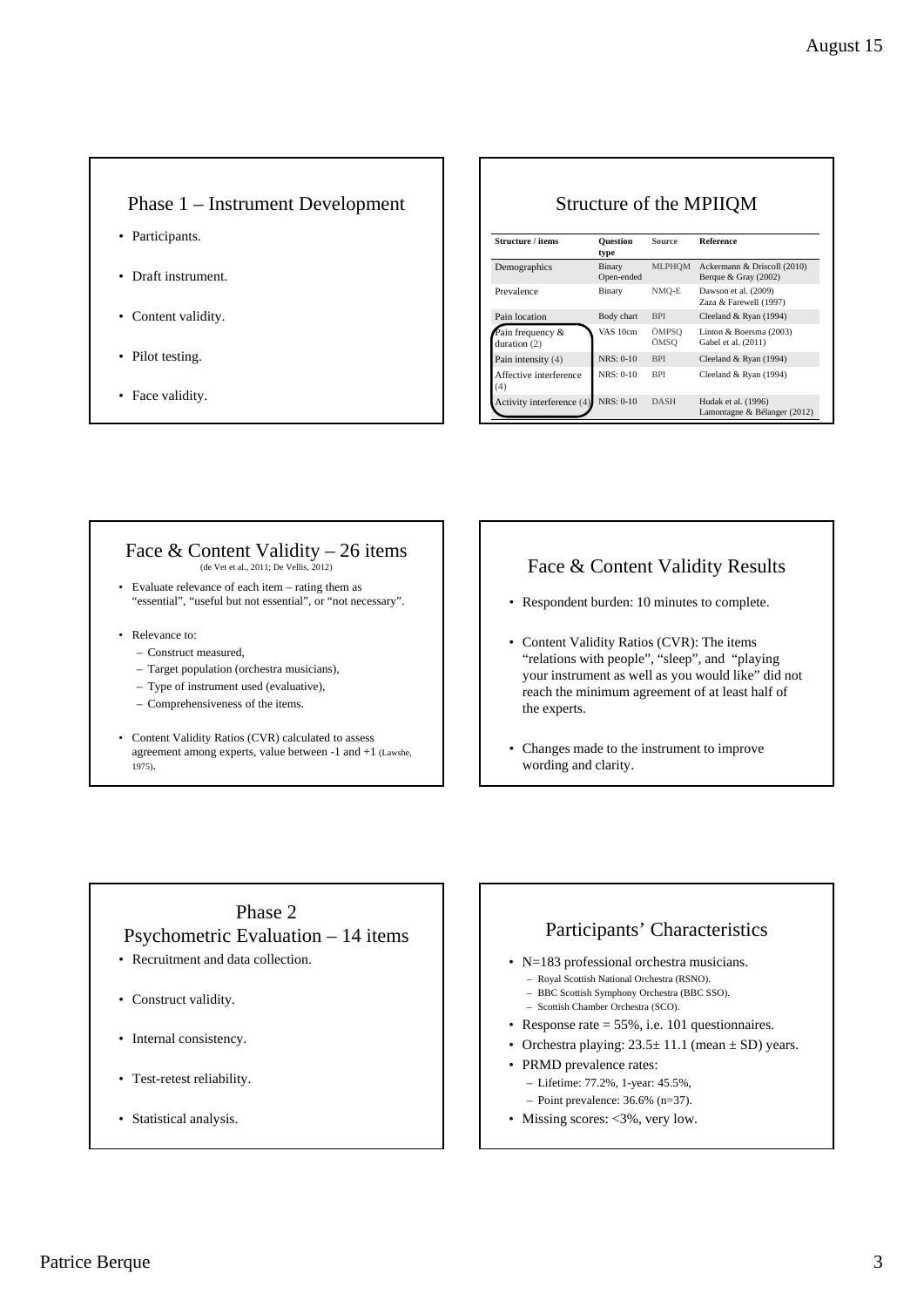# Construct Validity<br>(de Vet et al., 2011; Field, 2011; De Vellis, 2012)

- Determine dimensionality and internal structure of an instrument (set of items), i.e. how many constructs/dimensions underlie a set of items.
- Reduce the size of the instrument by deleting items that do not contribute to a construct.
- Terminology: constructs, dimensions, clusters of variables, components, factors.



## EFA = Principal Axis Factoring

- N=37 subjects who reported point prevalence.
- Principal Axis Factoring (PAF), SPSS.
- 14 items measured by VAS and NRS.
- Cut-off for significance of factor loading: 0.4.
- Iterative process.
- **Guideline sample size:** Subject-to-item ratio of  $5:1 = 70$

| <b>MPIIOM: 14 initial items</b>                    | <b>Source</b> | <b>Deletion</b> |
|----------------------------------------------------|---------------|-----------------|
| Duration of pain                                   | ÖMPSQ / ÖMSQ  | 1 (< 0.4)       |
| Frequency of pain                                  | ÖMPSO / ÖMSO  | $3$ (CL)        |
| Worst pain                                         | <b>BPI</b>    |                 |
| Least pain                                         | <b>BPI</b>    |                 |
| Average pain                                       | <b>BPI</b>    |                 |
| Pain right now                                     | <b>BPI</b>    |                 |
| Mood                                               | <b>BPI</b>    |                 |
| $\mathbb R$ elations with other people $\mathbb R$ | <b>BPI</b>    | 5 (test-retest) |
| Sleep                                              | <b>BPI</b>    | 4 (low CVR)     |
| Enjoyment of life                                  | <b>BPI</b>    |                 |
| Using your usual technique                         | <b>DASH</b>   |                 |
| Playing because of symptoms                        | <b>DASH</b>   |                 |
| Playing as well as you would like                  | <b>DASH</b>   |                 |
| Spending your usual amount of time playing         | <b>DASH</b>   | 2 (< 0.4)       |

| <b>MPIIOM:</b> factor loadings for 9-item solution<br>explaining 71.32% of the variance | Factor 1<br>Pain<br>intensity | Factor 2<br>Pain<br>interference |
|-----------------------------------------------------------------------------------------|-------------------------------|----------------------------------|
| Worst pain                                                                              | 0.830                         |                                  |
| Least pain                                                                              | 0.814                         |                                  |
| Average pain                                                                            | 0.979                         |                                  |
| Pain right now                                                                          | 0.783                         |                                  |
| Mood                                                                                    |                               | 0.848                            |
| Enjoyment of life                                                                       |                               | 0.818                            |
| Using usual technique                                                                   |                               | 0.797                            |
| Playing because of symptoms                                                             |                               | 0.695                            |
| Playing as well as you would like                                                       |                               | 0.895                            |

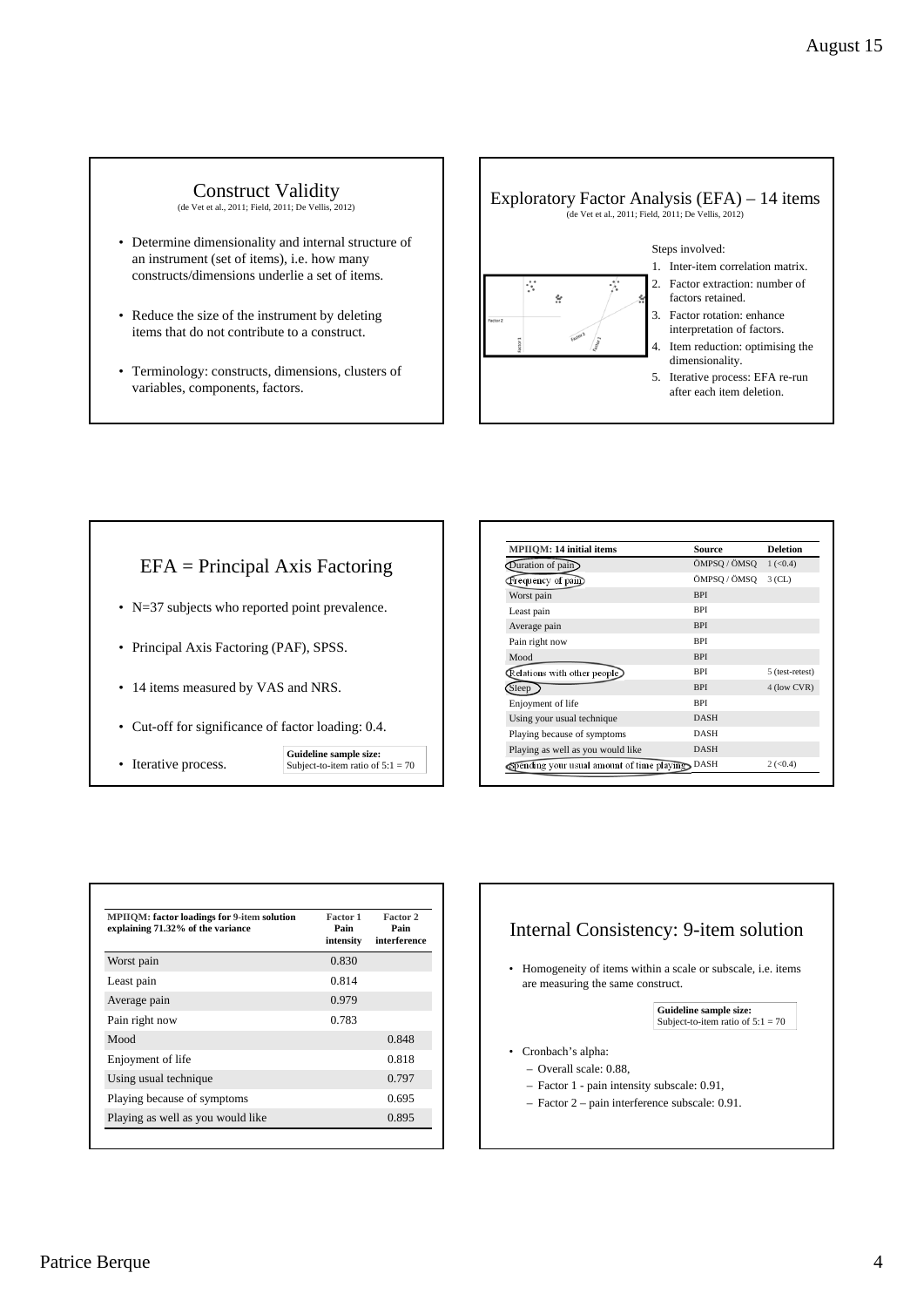| <b>Test-retest Reliability</b>    |      |                           |                 | <b>Measurement property tested</b>                  | <b>MPIIOM</b>      | <b>MPQM</b>    |
|-----------------------------------|------|---------------------------|-----------------|-----------------------------------------------------|--------------------|----------------|
|                                   |      |                           |                 | Target population                                   | Permanent          | Freelan        |
| MPIIOM: Test-retest reliability   | ICC  | 95% CI                    | <i>p</i> -value | Sample for psychometric testing                     | $N = 37$           | $N = 31$       |
| 10-item solution                  |      |                           |                 | Reference to WHO - ICF                              | Yes                | N <sub>o</sub> |
| Worst pain                        | 0.82 | $0.59 - 0.93$             | < 0.001         | Reference to instrument purpose, i.e.<br>evaluative | Yes                | No             |
| Least pain                        | 0.80 | 0.54-0.92                 | < 0.001         | Prevalence items                                    | Yes                | N <sub>o</sub> |
| Average pain                      | 0.78 | $0.52 - 0.91$             | < 0.001         | Face validity                                       | Yes                | Assume         |
| Pain right now                    | 0.82 | $0.60 - 0.93$             | < 0.001         | Content validity                                    | <b>Yes</b>         | N <sub>o</sub> |
| Mood                              | 0.69 | 0.36-0.87                 | < 0.001         | Pilot testing                                       | Yes                | No             |
| $\mathbb R$ elations with people  | 0.13 | $-0.36 - 0.55$            | 0.294           | Missing scores                                      | Yes                | N <sub>o</sub> |
| Enjoyment of life                 | 0.76 | $0.47 - 0.90$             | < 0.001         | Construct validity                                  | $Yes - EFA$        | $Yes - P$      |
| Using usual technique             | 0.64 | $0.28 - 0.85$             | 0.001           |                                                     | 2-factor structure | $3$ -compo     |
| Playing because of symptoms       | 0.56 | $0.14 - 0.80$             | 0.007           |                                                     | 9 items            | structur       |
| Playing as well as you would like | 0.67 | $0.32 - 0.86$             | 0.001           | Criterion validity                                  | N <sub>0</sub>     | $Yes - bi$     |
|                                   |      |                           |                 | Internal consistency                                | Yes                | Yes            |
|                                   |      | Guideline sample size: 50 |                 | Test-retest reliability                             | Yes                | N <sub>o</sub> |
|                                   |      |                           |                 |                                                     |                    |                |

| <b>Measurement property tested</b>                         | <b>MPIIOM</b>                                | <b>MPOM</b>                                           |
|------------------------------------------------------------|----------------------------------------------|-------------------------------------------------------|
| Target population                                          | Permanent                                    | Freelance                                             |
| Sample for psychometric testing                            | $N=37$                                       | $N = 31$                                              |
| Reference to WHO - ICF                                     | Yes                                          | No                                                    |
| Reference to instrument purpose, <i>i.e.</i><br>evaluative | Yes                                          | No                                                    |
| Prevalence items                                           | Yes                                          | No                                                    |
| Face validity                                              | Yes                                          | Assumed                                               |
| Content validity                                           | Yes                                          | No                                                    |
| Pilot testing                                              | Yes                                          | No                                                    |
| Missing scores                                             | Yes                                          | No                                                    |
| Construct validity                                         | $Yes - EFA$<br>2-factor structure<br>9 items | $Yes = PCA$<br>3-componenent<br>structure $-10$ items |
| Criterion validity                                         | No                                           | Yes – but with CPGQ                                   |
| Internal consistency                                       | Yes                                          | Yes                                                   |
| Test-retest reliability                                    | Yes                                          | No                                                    |

#### Limitations

- Sample size for EFA, internal consistency, and test-retest reliability was smaller than desired.
- Other aspects of psychometrics could be tested in future studies:
	- Criterion validity, convergent validity,
	- Responsiveness, interpretability.

# MPIIQM - Recommendations

- Guidelines from COSMIN checklist followed.
- Short completion time.
- Face and content validity.
- Good construct validity with a strong two-factor structure.
- Compliant with the WHO-ICF biopsychosocial themes.
- Reliable with potential evaluative properties.